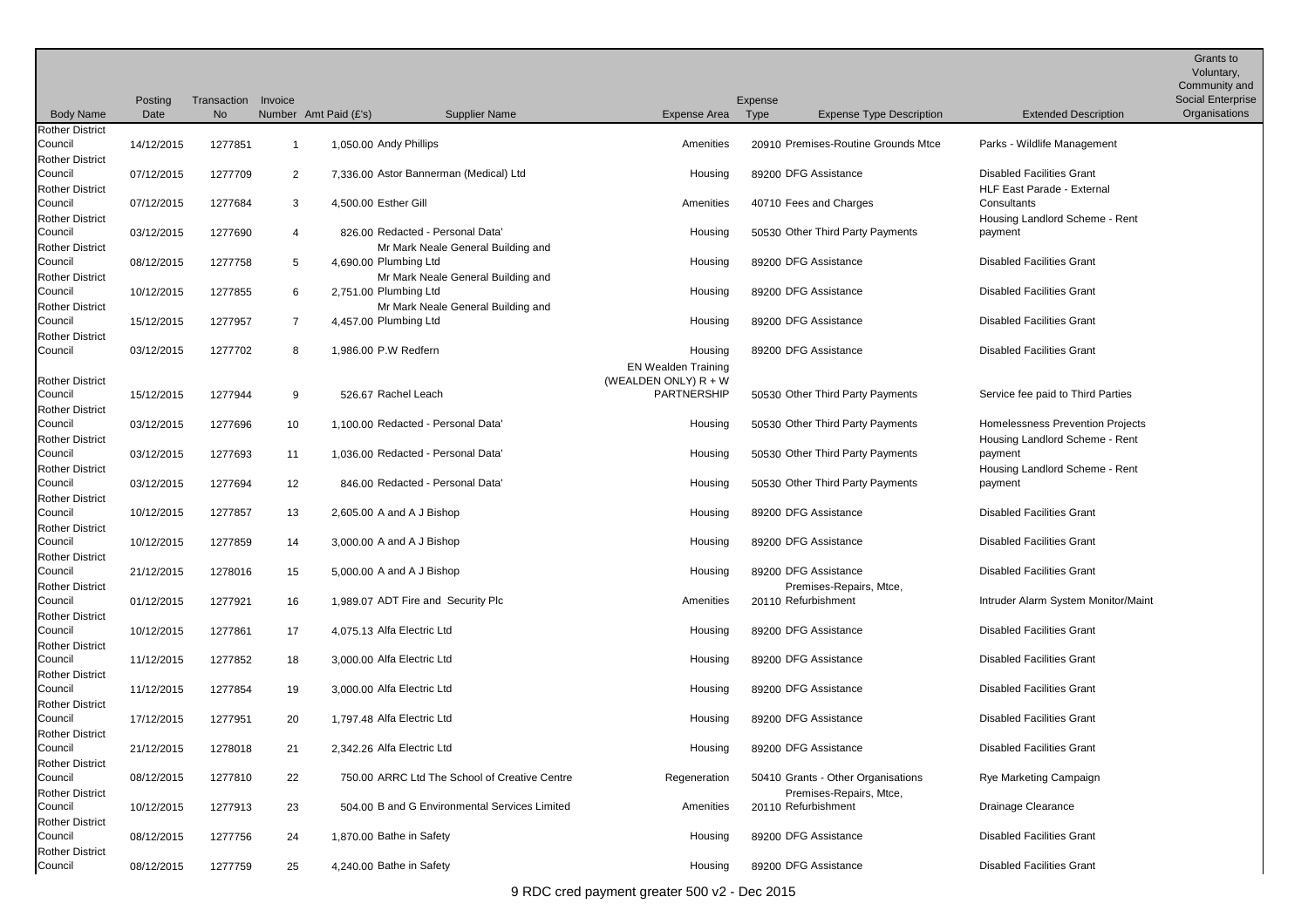|                                   |                 |                          |         |                                                |                                                                 |                                                            |                                       | <b>Grants to</b><br>Voluntary,<br>Community and |
|-----------------------------------|-----------------|--------------------------|---------|------------------------------------------------|-----------------------------------------------------------------|------------------------------------------------------------|---------------------------------------|-------------------------------------------------|
| <b>Body Name</b>                  | Posting<br>Date | Transaction<br><b>No</b> | Invoice | Number Amt Paid (£'s)<br><b>Supplier Name</b>  | Expense Area                                                    | Expense<br>Type<br><b>Expense Type Description</b>         | <b>Extended Description</b>           | Social Enterprise<br>Organisations              |
| <b>Rother District</b>            |                 |                          |         |                                                |                                                                 |                                                            |                                       |                                                 |
| Council<br><b>Rother District</b> | 10/12/2015      | 1278077                  | 26      | 1.107.83 BT British Telecommunications plc     | Technology                                                      | 40910 Telephones<br>Computer Equip Maintenance (IT         | <b>BT-Rental-General</b>              |                                                 |
| Council                           | 01/12/2015      | 1277721                  | 27      | 839.40 Canon (UK) Ltd                          | Technology                                                      | 41100 ONLY)                                                | Maintenance re Colourwave Printer     |                                                 |
| <b>Rother District</b><br>Council | 02/12/2015      | 1277665                  | 28      | 570.00 Cee Jay Signs                           | <b>EH Taxi and Private Hire</b><br>Licenses $R + W$ Partnership | 50530 Other Third Party Payments                           | <b>RDC Taxi Licence Plates</b>        |                                                 |
| <b>Rother District</b><br>Council | 10/12/2015      | 1277831                  | 29      | 1,980.00 District Surveyors Association Ltd    | <b>Building Control Partnership</b>                             | 10910 Training                                             | Training                              |                                                 |
| <b>Rother District</b><br>Council | 03/12/2015      | 1277704                  | 30      | 500.00 Easy Let Rental Agents                  | Housing                                                         | 50530 Other Third Party Payments                           | Homelessness Prevention Projects      |                                                 |
| <b>Rother District</b><br>Council | 03/12/2015      | 1277701                  | 31      | 537.90 Family Mosaic Housing                   | Housing                                                         | 89200 DFG Assistance                                       | <b>Disabled Facilities Grant</b>      |                                                 |
| <b>Rother District</b><br>Council | 07/12/2015      | 1277706                  | 32      | 814.64 Family Mosaic Housing                   | Housing                                                         | 89200 DFG Assistance                                       | <b>Disabled Facilities Grant</b>      |                                                 |
| <b>Rother District</b><br>Council | 07/12/2015      | 1277710                  | 33      | 3,687.95 Family Mosaic Housing                 | Housing                                                         | 89200 DFG Assistance                                       | <b>Disabled Facilities Grant</b>      |                                                 |
| <b>Rother District</b><br>Council | 08/12/2015      | 1277762                  | 34      | 1,164.37 Family Mosaic Housing                 | Housing                                                         | 89200 DFG Assistance                                       | <b>Disabled Facilities Grant</b>      |                                                 |
| <b>Rother District</b><br>Council | 15/12/2015      | 1277956                  | 35      | 600.00 Family Mosaic Housing                   | Housing                                                         | 89200 DFG Assistance                                       | <b>Disabled Facilities Grant</b>      |                                                 |
| <b>Rother District</b><br>Council | 17/12/2015      | 1277952                  | 36      | 722.62 Family Mosaic Housing                   | Housing                                                         | 89200 DFG Assistance                                       | <b>Disabled Facilities Grant</b>      |                                                 |
| <b>Rother District</b><br>Council | 21/12/2015      | 1278014                  | 37      | 1,204.00 Family Mosaic Housing                 | Housing                                                         | 89200 DFG Assistance                                       | <b>Disabled Facilities Grant</b>      |                                                 |
| <b>Rother District</b><br>Council | 21/12/2015      | 1278017                  | 38      | 600.00 Family Mosaic Housing                   | Housing                                                         | 89200 DFG Assistance                                       | <b>Disabled Facilities Grant</b>      |                                                 |
| <b>Rother District</b><br>Council | 04/12/2015      | 1277865                  | 39      | 570.00 Fools Paradise Ltd                      | Amenities                                                       | 50410 Grants - Other Organisations                         | <b>Arts Development Projects</b>      |                                                 |
| <b>Rother District</b><br>Council | 04/12/2015      | 1277867                  | 40      | 534.00 GovNet Communications                   | Amenities                                                       | 10910 Training                                             | Training                              |                                                 |
| <b>Rother District</b><br>Council | 15/12/2015      | 1277946                  | 41      | 2,100.00 Hastings and Rother Mediation Service | EH Pollution $R + W$<br>Partnership                             | SLAs - Voluntary Assoc et al<br>50310 (Committee Approved) | Hastings + Rother CAB - Mediation S   | Yes                                             |
| <b>Rother District</b><br>Council | 03/12/2015      | 1277719                  | 42      | 1.191.571.62 Kier Services - Environmental     | Joint Waste Contract Client<br>Unit                             | 50510 Private Contractors                                  | <b>CORE Joint Waste Cost</b>          |                                                 |
| <b>Rother District</b><br>Council | 03/12/2015      | 1277720                  | 43      | 75.325.07 Kier Services - Environmental        | Joint Waste Contract Client<br>Unit                             | 50510 Private Contractors                                  | <b>VARIABLE CORE Joint Waste Cost</b> |                                                 |
| <b>Rother District</b><br>Council | 01/12/2015      | 1277767                  | 44      | 6,447.12 Land Securities Properties Ltd        | Amenities                                                       | 40710 Fees and Charges                                     | Service Charge-Land Securities        |                                                 |
| <b>Rother District</b><br>Council | 10/12/2015      | 1277960                  | 45      | 571.42 Lloyds Bank                             | Finance                                                         | 40710 Fees and Charges                                     | <b>Bank Charges</b>                   |                                                 |
| <b>Rother District</b><br>Council | 14/12/2015      | 1277873                  | 46      | 850.64 Lloyds Bank                             | Finance                                                         | 40710 Fees and Charges                                     | <b>Bank Charges</b>                   |                                                 |
| <b>Rother District</b><br>Council | 14/12/2015      | 1277875                  | 47      | 694.61 Lloyds Bank                             | Finance                                                         | 40710 Fees and Charges                                     | <b>Bank Charges</b>                   |                                                 |
| <b>Rother District</b><br>Council | 09/12/2015      | 1278034                  | 48      | 536.00 MC Glass (East Sussex) Ltd              | <b>Corporate Resources</b>                                      | Premises-Repairs, Mtce,<br>20110 Refurbishment             | Specified Repairs and Works listed    |                                                 |
| <b>Rother District</b><br>Council | 03/12/2015      | 1277703                  | 49      | 1,350.00 Northwood (Hastings) Ltd              | Housing                                                         | 50530 Other Third Party Payments                           | Homelessness Prevention Projects      |                                                 |
| <b>Rother District</b><br>Council | 21/12/2015      | 1278013                  | 50      | 4,000.00 Nutra Plumbing and Heating Ltd        | Housing                                                         | 89200 DFG Assistance                                       | <b>Disabled Facilities Grant</b>      |                                                 |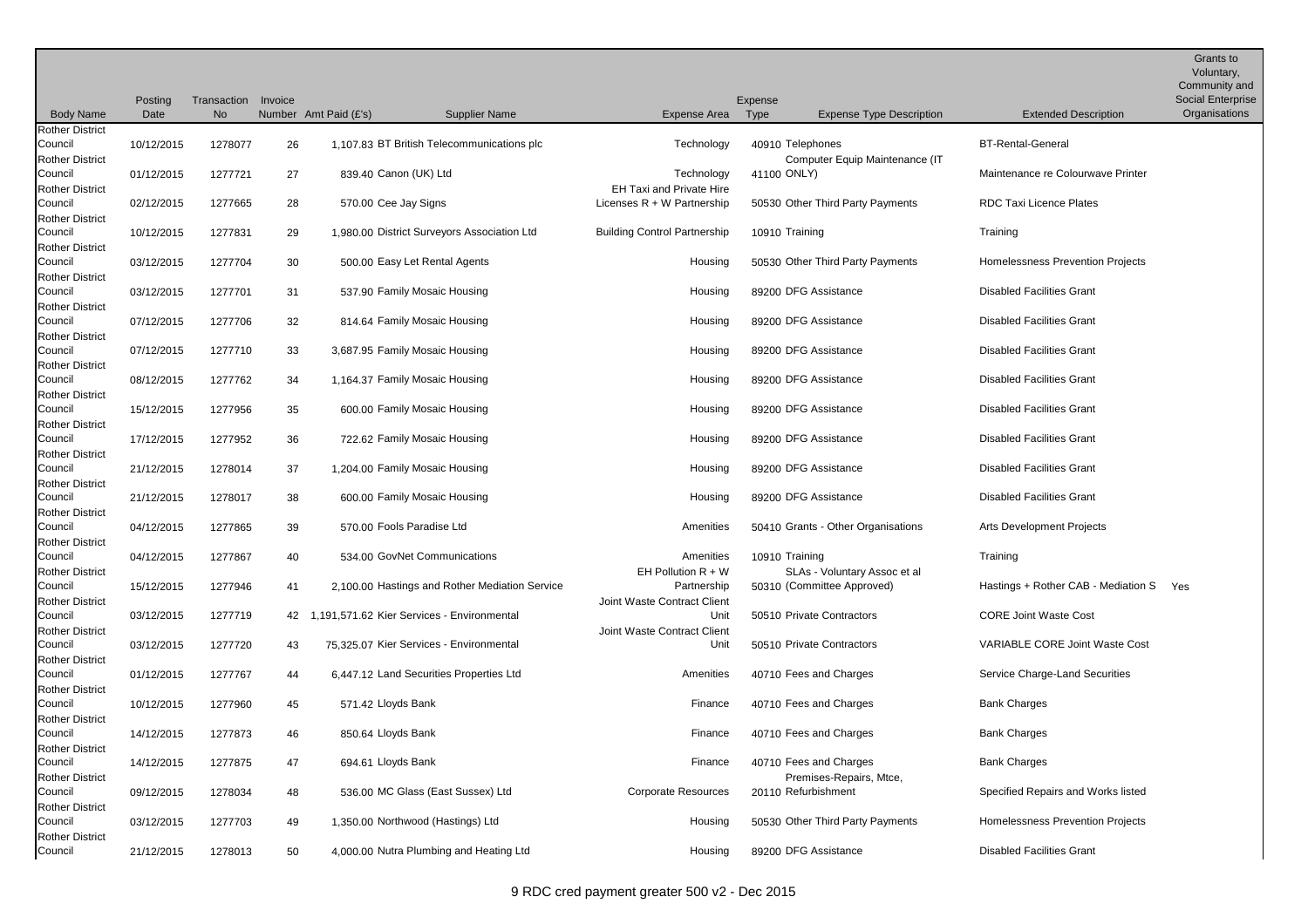|                                                             | Posting                  | Transaction<br>No  | Invoice  | Number Amt Paid (£'s)                          |                                                  |                                                       | Expense        |                                                                           | <b>Extended Description</b>                                       | Grants to<br>Voluntary,<br>Community and<br>Social Enterprise<br>Organisations |
|-------------------------------------------------------------|--------------------------|--------------------|----------|------------------------------------------------|--------------------------------------------------|-------------------------------------------------------|----------------|---------------------------------------------------------------------------|-------------------------------------------------------------------|--------------------------------------------------------------------------------|
| <b>Body Name</b>                                            | Date                     |                    |          |                                                | <b>Supplier Name</b>                             | Expense Area Type                                     |                | <b>Expense Type Description</b>                                           |                                                                   |                                                                                |
| <b>Rother District</b><br>Council<br><b>Rother District</b> | 11/12/2015               | 1278010            | 51       |                                                | 748.92 Paragon Group UK Ltd                      | Technology                                            | 40510 ROOM)    | <b>Specialist Stationery (NON PRINT</b>                                   | <b>Pressure Seal Stationery</b>                                   |                                                                                |
| Council<br><b>Rother District</b>                           | 01/12/2015               | 1277727            | 52       | 2,900.00 Pett Parish Council                   |                                                  | Finance                                               |                | 89110 Community Projects Grants                                           | <b>Community Grants Scheme</b>                                    | Yes                                                                            |
| Council<br><b>Rother District</b>                           | 06/12/2015               | 1277870            | 53       |                                                | 8,080.00 Pitney Bowes Purchase Power             | <b>Corporate Resources</b>                            |                | 40710 Fees and Charges                                                    | franking machine costs                                            |                                                                                |
| Council<br><b>Rother District</b>                           | 04/12/2015               | 1277934            | 54       | 634.80 Relaxa UK Ltd                           |                                                  | Human Resources                                       | 10910 Training | SLAs - Voluntary Assoc et al                                              | Training                                                          |                                                                                |
| Council<br><b>Rother District</b>                           | 22/12/2015               | 1278045            | 55       |                                                | 21.250.00 Rother District Citizens Advice Bureau | Finance                                               |                | 50310 (Committee Approved)                                                | <b>Bexhill and Rother CAB</b><br><b>RDC Contribution to Local</b> | Yes                                                                            |
| Council<br><b>Rother District</b>                           | 11/12/2015               | 1277905            | 56       |                                                | 500.00 Rother Voluntary Action                   | Policy and Performance Unit                           |                | 40710 Fees and Charges                                                    | Organisations                                                     |                                                                                |
| Council<br><b>Rother District</b>                           | 03/12/2015               | 1277689            | 57       | 738.72 Shelter Training                        |                                                  | Housing                                               | 10910 Training |                                                                           | Housing-Training                                                  |                                                                                |
| Council<br><b>Rother District</b>                           | 07/12/2015               | 1278065            | 58       |                                                | 504.00 Solutions Accommodation Providers Ltd     | Housing                                               |                | 40710 Fees and Charges                                                    | Bed and Breakfast Accom - misc.                                   |                                                                                |
| Council<br><b>Rother District</b>                           | 14/12/2015               | 1277978            | 59       |                                                | 504.00 Solutions Accommodation Providers Ltd     | Housing                                               |                | 40710 Fees and Charges                                                    | Bed and Breakfast Accom - misc.                                   |                                                                                |
| Council<br><b>Rother District</b>                           | 14/12/2015               | 1277979            | 60       |                                                | 588.00 Solutions Accommodation Providers Ltd     | Housing                                               |                | 40710 Fees and Charges                                                    | Bed and Breakfast Accom - misc.                                   |                                                                                |
| Council<br><b>Rother District</b>                           | 17/12/2015               | 1277886            | 61       |                                                | 588.00 Solutions Accommodation Providers Ltd     | Housing                                               |                | 40710 Fees and Charges                                                    | Bed and Breakfast Accom - misc.                                   |                                                                                |
| Council<br><b>Rother District</b>                           | 16/12/2015               | 1277953            | 62       |                                                | 2,429.00 Southern Mobility Centres Ltd           | Housing                                               |                | 89200 DFG Assistance                                                      | <b>Disabled Facilities Grant</b>                                  |                                                                                |
| Council<br><b>Rother District</b>                           | 21/12/2015               | 1278012            | 63       |                                                | 4,800.00 Southern Mobility Centres Ltd           | Housing                                               |                | 89200 DFG Assistance                                                      | <b>Disabled Facilities Grant</b>                                  |                                                                                |
| Council<br><b>Rother District</b>                           | 04/12/2015               | 1277815            | 64       | 630.65 Southern Water                          |                                                  | Amenities                                             |                | 20410 Premises-Water                                                      | <b>Water Charges</b>                                              |                                                                                |
| Council<br><b>Rother District</b>                           | 04/12/2015               | 1277815            | 64       | 1,104.92 Southern Water                        |                                                  | Amenities                                             |                | 20510 Premises-Sewerage                                                   | Sewage Charges<br><b>Water Charges</b>                            |                                                                                |
| Council<br><b>Rother District</b><br>Council                | 11/12/2015<br>11/12/2015 | 1278003<br>1278003 | 65<br>65 | 391.68 Southern Water<br>733.07 Southern Water |                                                  | Amenities<br>Amenities                                |                | 20410 Premises-Water<br>20510 Premises-Sewerage                           | Sewage Charges                                                    |                                                                                |
| <b>Rother District</b><br>Council                           | 01/12/2015               | 1277813            | 66       |                                                | 17,978.72 Specialist Hygiene Services Ltd        | Amenities                                             |                | 20810 Premises-Cleaning Contractor                                        | <b>Public Conveniences Cleaning Servic</b>                        |                                                                                |
| <b>Rother District</b><br>Council                           | 03/12/2015               | 1277705            | 67       | 1,400.00 The Property Cafe                     |                                                  | Housing                                               |                | 50530 Other Third Party Payments                                          | Homelessness Prevention Projects                                  |                                                                                |
| <b>Rother District</b><br>Council                           | 02/12/2015               | 1277666            | 68       |                                                | 763.00 Thomson Reuters Ltd                       | EH Food Hyg / Idc / Water<br>Purity R + W Partnership | 40660 Books    |                                                                           | EnvH-Books+Publications (Pollution)                               |                                                                                |
| <b>Rother District</b><br>Council                           | 02/12/2015               | 1277666            | 68       |                                                | 1,027.00 Thomson Reuters Ltd                     | EH Pollution $R + W$<br>Partnership                   | 40660 Books    |                                                                           | EnvH-Books+Publications (Pollution)                               |                                                                                |
| <b>Rother District</b><br>Council                           | 02/12/2015               | 1277984            | 69       |                                                | 1,530.00 Thomson Reuters Ltd                     | Planning                                              | 40660 Books    |                                                                           | Plan- Encycl Planning Law LL Servic                               |                                                                                |
| <b>Rother District</b><br>Council                           | 03/12/2015               | 1277907            | 70       | 623.16 Watco UK Ltd                            |                                                  | Amenities                                             |                | Premises-Repairs, Mtce,<br>20110 Refurbishment                            | Purchase of Materials - Build Maint                               |                                                                                |
| <b>Rother District</b><br>Council<br><b>Rother District</b> | 09/12/2015               | 1277879            | 71       | 1,002.00 Colin A May                           |                                                  | Amenities                                             |                | Premises-Repairs, Mtce,<br>20110 Refurbishment<br>Premises-Repairs, Mtce, | <b>Painting Works</b>                                             |                                                                                |
| Council                                                     | 18/12/2015               | 1278037            | 72       | 768.00 Colin A May                             |                                                  | Amenities                                             |                | 20110 Refurbishment                                                       | Specified Repairs and Works listed                                |                                                                                |